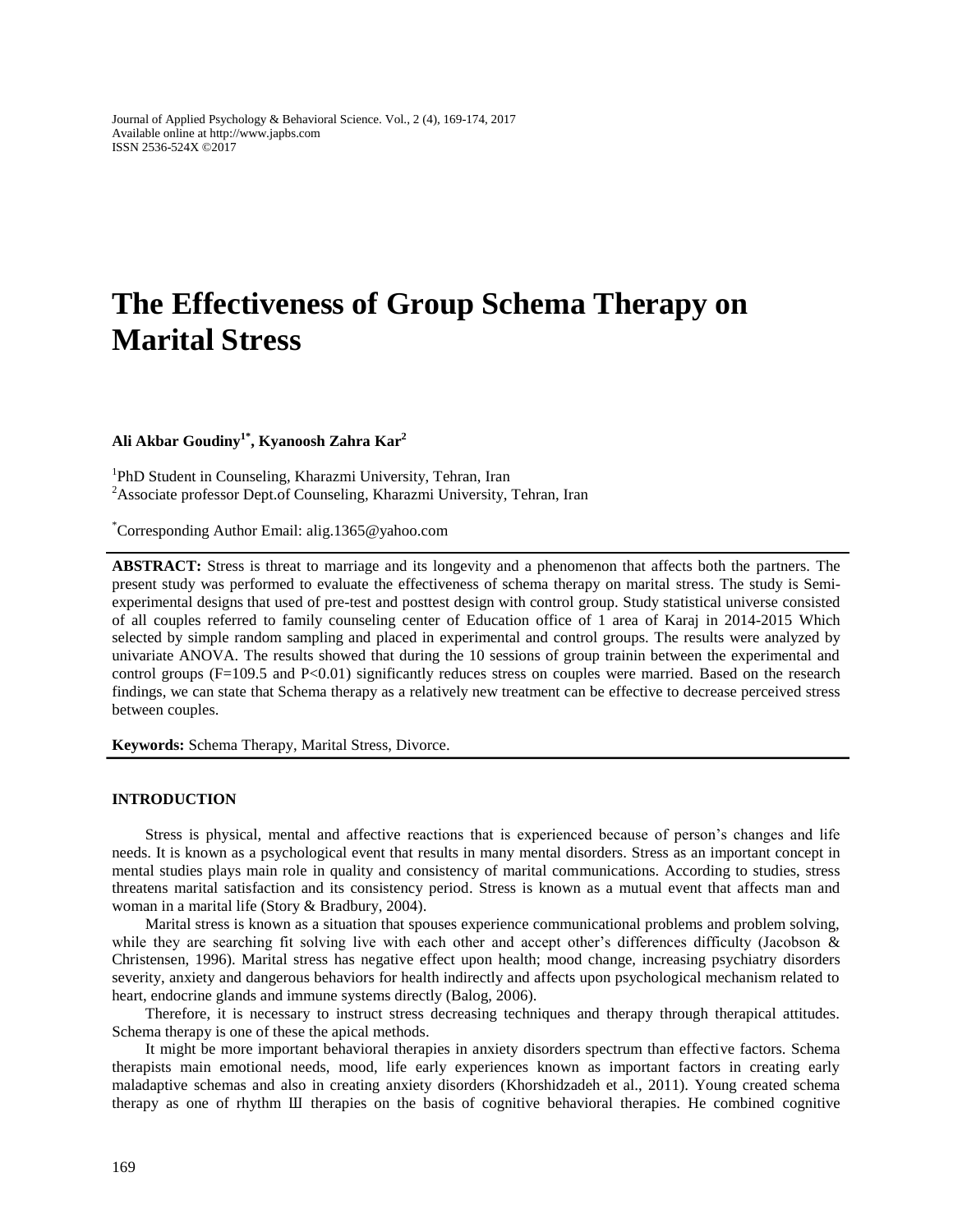behavioral attitudes, Gestalt attachment, structuralism and psychoanalysis in the form of one the apical model. None of them have complete lap with schema therapy (Yong et al., 2012; Yoosefi, 2011). This attitude is complement of cognitive behavioral therapy. Main item of schema therapy assumes that everybody has total schema that become active in specific situations. Therapist goal is identifying this schema and improving or changing them. This attitude is very important in therapist and patient choicing about therapy sessions structure, kind of interventions and the way of using these techniques (Young et al., 2012).

Early maladaptive schemas are main concept of schema therapy (Sempértegui et al., 2013). These schemas refer to negative opinions about self, people and world (Virgil Zeigler-Hill et al., 2011). According to Young model, maladaptive schemas refer to ineffective cognitive form to observe (study) self and others that are created as response to childhood incompatible events (Van Genderen et al., 2012). Cognitive consistency principle is the basis of schema theory. Persons kindle to continue their constant attitude toward world and like to interprete situations and finally are confirmed their schemas (Soltan Alketabi, 2014).

Schemas include cognitive, affective and behavioral items, becoming active elementary maladaptive schemas result in psychological disorders such as depression, anxiety, drug abusing, conflicts and…. Directly and indirectly. According to Panahifar et al (2014) research about the effect of schema therapy upon decreasing marital conflicts in applicant spouses to divorce, found that schema therapy is effective upon decreasing marital conflicts and also adjusting early maladaptive schemas. According to Hatamii and Fadayi (2015), schema therapy is effective upon intimacy, marital conflict and early maladaptive schemas. Yoosefi et al (2010) found that schema therapy is effective upon improving spouses marital satisfaction. Khoshnood et al (2015)found that schema therapy is effective upon happiness and mental health. The emphasis of schema therapy is upon person's emotions and results in better cognition and control person's emotions (Ghaderi et al., 2015).

Therefore, marital stress is very important upon spouse's communications and its weak management affects spouse's communications destructively and results in increasing marital problems. Since schema therapy is effective upon marital problems. The present study was done with the goal of schema therapy effect upon marital stress in Karaj spouses.

## **MATERIALS AND METHODS**

It was used pretest-posttest design with control group in this semi-experimental research. The statistical universe of this research consists of all spouses referred to family consultation center of region 1 in karaj in 2015- 2016. The sampling method of the present study is simple random sampling. 60 persons (30 spouses) were selected randomly among clients to consultation center and were replaced in experimental and control groups randomly:

- 1) Experimental group (30 persons)
- 2) Control group (30 persons) (each group, 15 spouses).
- Research executing process:

Researcher identified some spouses who had entrance criterions. Then after receiving informed satisfaction to participate in research, explain sessions. At the next stage, 30 spouses were selected randomly and were replaced in experimental and control groups and pretest was executed upon experimental group and not upon control group. Finally, posttest was executed upon both groups. The summary of therapy sessions content for schema therapy is:

Schema therapy stages told by Khavari (2010) in this research, it has been used the apical stages stated by Young (2003). Bellow stages are total stages.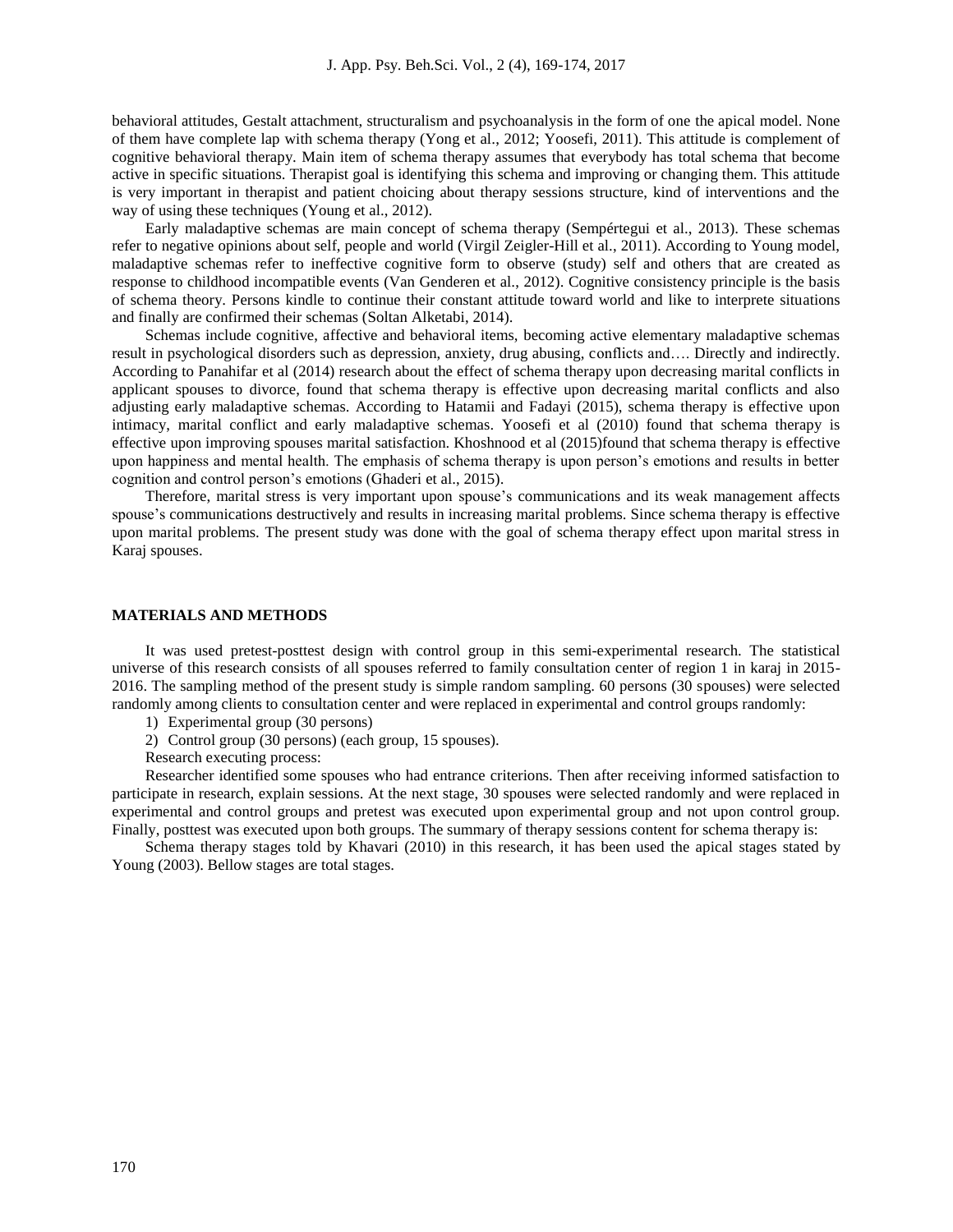| Number of sessions                                        | Explaining sessions                                                                                                                                                                                                                                                                                                                                                                                                                                                              |
|-----------------------------------------------------------|----------------------------------------------------------------------------------------------------------------------------------------------------------------------------------------------------------------------------------------------------------------------------------------------------------------------------------------------------------------------------------------------------------------------------------------------------------------------------------|
| Session 1: before starting                                | After become familiar with members, research goals and therapy logic                                                                                                                                                                                                                                                                                                                                                                                                             |
| therapy                                                   | were presented to experimental group                                                                                                                                                                                                                                                                                                                                                                                                                                             |
| C                                                         | About sessions number, time of sessions, the way of executing and time<br>of finishing sessions were explained to group.                                                                                                                                                                                                                                                                                                                                                         |
| Sessions $2$ to $5$ :<br>Instruction and assessment stage | • schema model was introduced to group members and schemas and<br>confrontal styles were identified.<br>• Two persons were selected to execute techniques at each session.<br>• Persons life biography was studied by therapist.<br>• Patient problems assessment, evaluating schemas and confrontal<br>styles were executed on the basis of schema therapy attitude. In affective<br>models of persons life, chronic cycles of interpersonal communications<br>were identified. |
|                                                           | It was used experimental techniques to identify main schemas.                                                                                                                                                                                                                                                                                                                                                                                                                    |
| Sessions 6 to 10 stages of schema<br>therapy changing     | Experimental stages of therapy consist of executing emotional<br>techniques such as imaginative talks, imagination of destructive events,<br>writing letter and also cognitive techniques like testing schema validity,<br>evaluating advantages and disadvantages of confronted styles,<br>completing schema form were executed all stages.<br>In fact, it was tried to use all necessary techniques to adjust schema.                                                          |

**Table 1.** Sessions of schema therapy training.

## *Measurement tool*

Stress scale: cognizable stress scale was introduced by Cohen et al (1983). This questionnaire consists of 14 questions with 5 choicing. Half of questions are scored directly (questions 1-2-3-8-11-12-14) and half of them (questions 4-5-6-7-9-10-13) are scored inversely. According to likert scale score range is 0-4. Cognizable stress score is between 0-56. Respondent states his/her opinion about being uncontrollable, being unpredictable and being distructive his/her life stress during one month (Cohen et al., 1983). This questionnaire has been used in Iran and has been confirmed its validity and reliability (Bastanee & Mohammadi Yeganeh, 2009).

#### **RESULTS**

Descriptive findings related to demographic feature of subjects have been stated at table 2.

| variable   | Group         | Experimental | Control |
|------------|---------------|--------------|---------|
| <b>Sex</b> | female        | l5           | 15      |
|            | male          | .5           | 15      |
|            | sum           | 30           | 30      |
| Education  | Under diploma |              | ◠       |
|            | diploma       |              |         |
|            | associate     |              |         |
|            | B.C           | 13           | 14      |
|            | M.A           |              |         |
|            | sum           | 30           | 30      |
| Age mean   |               | 28.6         | 28.2    |

**Table 2.** Samples descriptive statistics.

According to table 2 results, there is no significant difference between descriptive indicators of experimental and control groups. Being normal scores distribution is studied before analysis data.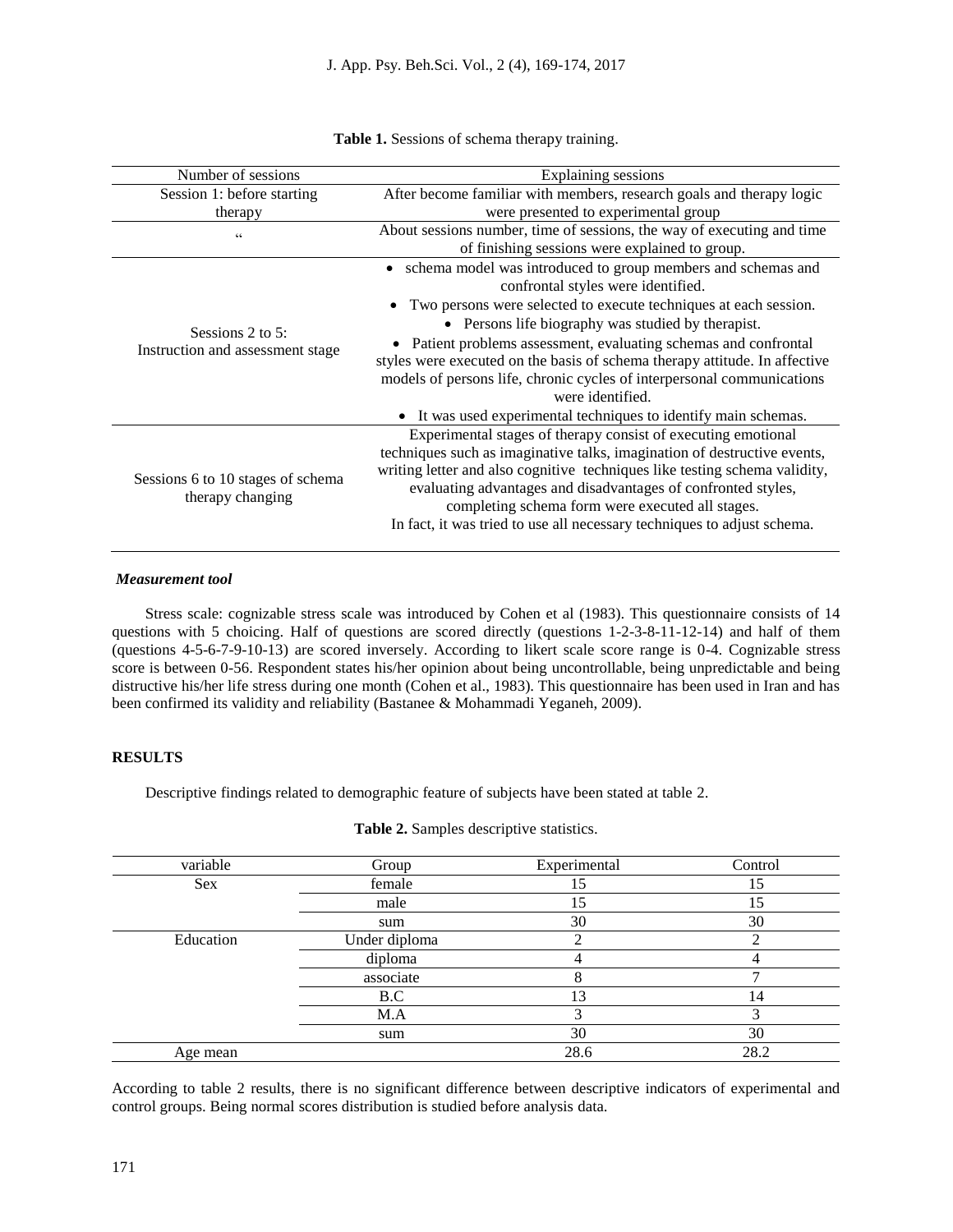| Table 3. Kolmogroph- Smirnoof test results to study being normal of cognizable stress scores distribution. |  |  |  |
|------------------------------------------------------------------------------------------------------------|--|--|--|
|                                                                                                            |  |  |  |

|                                |       | Experimental group                                          | Control<br>group           |                                                |  |
|--------------------------------|-------|-------------------------------------------------------------|----------------------------|------------------------------------------------|--|
| 'arıable                       | value | $\cdot$ $\sim$<br>$\sim$<br>Significance<br>≅level<br>value |                            | $\cdot$ $\sim$<br>$\sim$<br>Significance level |  |
| Marital<br>pretest<br>intimacy | .05   | $\sim$ $\epsilon$<br>ت کے دل                                | 1 <sub>0</sub><br>$\ldots$ | $\overline{\phantom{m}}$<br>U.7                |  |

**Table 4.** Kolmogroph- Smirnoof test results to study being normal of marital intimacy scores distribution.

| Variable          |          |         | Experimental group | Control group                 |      |
|-------------------|----------|---------|--------------------|-------------------------------|------|
|                   |          | Z value | Significance level | Significance level<br>Z value |      |
|                   | pretest  | 0.44    | 0.99               | 0.59                          |      |
| Cognizable stress | posttest | ).67    | 0.74               | 0.89                          | 0.39 |

According to table 3, kolmograph- smirnoof test values are not significant for cognizable stress variable a pretest and posttest stages for experimental and control groups (p)0.5). Therefore, we can conclude that scores distribution of variables is normal.

**Table 5.** Mean and standard deviation of cognizable stress variable at pretest and posttest stages for experimental and control groups.

|                   | Experimental group |             |       |           | Control group |         |        |           |  |
|-------------------|--------------------|-------------|-------|-----------|---------------|---------|--------|-----------|--|
| Variables         |                    | pretest     |       | Post test |               | pretest |        | Post test |  |
|                   | mean               | $_{\rm SD}$ | mean  | SD        | mean          | SГ      | mean   | SD        |  |
| Cognizable stress | 102.93             | 20.55       | 80.77 | 16.53     | 100.25        | 14.34   | 102.06 | 15.70     |  |

According to table 4, the mean of cognizable stress for posttest of experimental group shows notable decreasing than control group.

Table 6. Covariance analysis results to study difference model in cognizable stress variable.

|                      | Variable                        | ΩΩ<br>55                   | 10 <sup>o</sup><br>đt | Squares mean   |        | Sign. |
|----------------------|---------------------------------|----------------------------|-----------------------|----------------|--------|-------|
| Cognizable<br>stress | Transgroup<br>Intragroup<br>sum | 632.20<br>277.64<br>909.84 | 58<br>59              | 632.20<br>4.60 | 137.43 | 0.001 |

According to above table, there is significant difference between experimental and control groups in cognizable stress variable (F=137.43,  $p < 0.2$ ). It shows that schematherapy has been effective upon cognizable stress, i.e. schema therapy instruction results in decreasing spouses cognizable stress.

#### **CONCLUSION**

The aim of the present study was the effectiveness of schema therapy upon cognizable stress decreasing in spouses. According to research results, schema therapy decreases stress in spouses. These findings are homolateral with Zakeripour et al (2015), Panahifar and collageous (2014), Story and Bradbury (2004), Bradbury et al (2000), Bigdeli and Rahimian Buger (2010). According to Zakeripour et al (2015), schema therapy instruction affects upon spouses marital satisfaction improving. Safarinia and Selgi (2014) found that group schema therapy results in early maladaptive schemas activity decreasing and also significant decreasing of social anxiety disorder symptoms and improving social health for clients.

Schema- centrism attitude is effective upon early maladaptive schemas decreasing. Schema- centrism emphasizes on different family environments and its effect on spouses schemas (Dattilio, 2006). The final goal of schema therapy is improving schemas. Schema therapy results in decreasing maladaptive schemas, negative emotions and maladaptive cognitions. Improving schemas results in behavioral changing (Esmaeeli, 2010).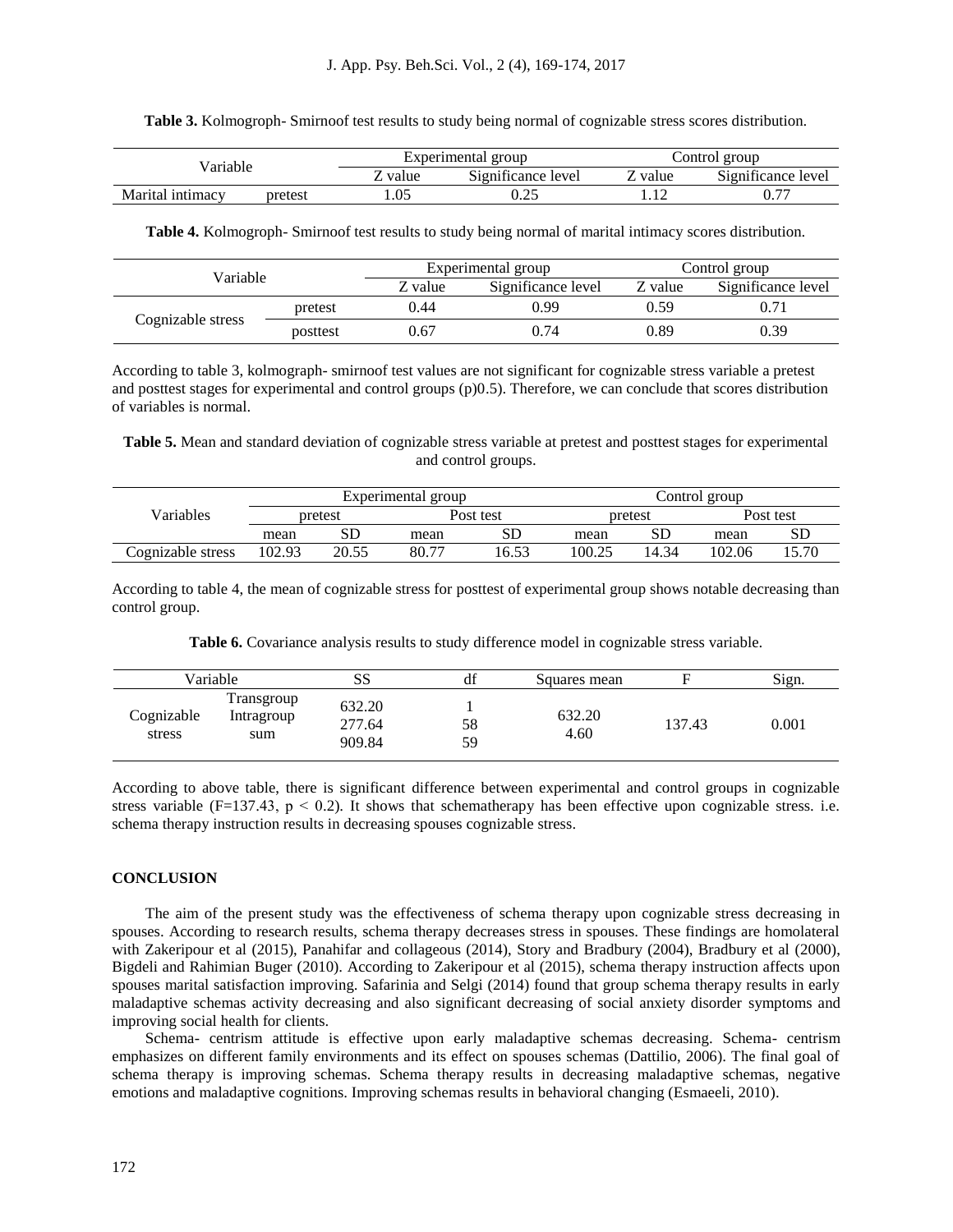According to effectiveness of group schema therapy attitude upon stress decreasing, it is better to use methods of this attitude by therapists and family counselors to improve intimacy and solving marital problems and also decreasing stress. It can be used exercises and techniques of this attitude at family sessions, consultation before marriage.

#### **Conflict of Interest**

The authors declare no conflict of interest.

## **REFERENCES**

- Balog, P. (2006). Marital stress and cardiovascular vulnerability (Doctoral dissertation, Semmelweis University).
- Bastanee, F., & Mohammadi Yeganeh, L. (2009). Does LD tablets effect on mood state and women tension rate? Iran nursing journal, 22(6), 65-74.
- Bigdeli, I., & Rahimian Buger, E. (2010). Effectiveness of behavioral activation therapy and group therapy upon depression, anxiety and marital stress upon heart patients, clinical psychology magazine, 2(8), 19-28.
- Bradbury, T. N., Fincham, F. D., & Beach, S. R. (2000). Research on the nature and determinants of marital satisfaction: A decade in review. Journal of Marriage and Family, 62(4), 964-980.
- Cohen, S., Kamarck, T., & Mermelstein, R. (1983). A global measure of perceived stress. Journal of health and social behavior, 24 (4), 385-396.
- Dattilio, F. M. (2006). Restructuring schemata from family of origin in couple therapy. Journal of Cognitive Psychotherapy: An Int Quarterly, 20(4), 359-373.
- Esmaeeli, A. (2010). The comparison of effectiveness schema therapy and cognitive- behavioral therapy upon improving OCD patients concomitant and no concomitant with depression. PhD thesis of psychology courses, Alame Tabatabaee University.
- Ghaderi, F., Kalantari, M., & Mehrabi, H. (2015). Effectiveness of group schema therapy upon cognitive regularityseeking strategies of students emotion with social anxiety disorder symptoms. Behavioral sciences magazine, 9(2), 139-146.
- Hatamii, M., & Fadayi, M. (2015). Effectiveness of Schema Therapy in Intimacy, Marital Conflict and Early Maladaptive Schemas of Women Suing for Divorce. International Journal of Advanced Biological and Biomedical Research, 3(3), 285-290.
- Jacobson, N. S., & Christensen, A. (1996). Integrative couple therapy: Promoting acceptance and change. New York: Norton; 184.
- Khavari, M. (2010). The study of schema therapy effectiveness upon phobia disorder of second students in middle schools. Psychology M.A thesis, Ardebili Mohaghegh university.
- Khorshidzadeh, M., Borjali, A., Sohrabi, F., & Delavar, A. (2011). Effectiveness of schema therapy upon womens curing with social anxiety disorder.clinical psychology and consultation studies, 1(2), 5-24.
- Khoshnood, G. A., Shirkoond, N., Ashoori, J., & Arab Salari, Z. (2015). Effectiveness of schematherapy upon happiness and mental health of patients with Diabet. Diabet nursing journal of Zabol nursing college, 3(1), 7-18.
- Panahifar, S., Taghizade, M., Mahdavi, A., Salehi, S., & Esfandyari, H. (2014). Effectiveness of Schema- Focused Couple Therapy to Reduce Marital Relations Conflict Applicant for Divorce. Nationalpark-forschung in der schweiz, 103(1), 453-462.
- Safarinia, M. H., & Selgi, Z. (2014). Effectiveness of group schema therapy upon decreasing social anxiety disorder symptoms and improving social health , social psychology studies, 4(14), 77-97.
- Sempértegui, G. A., Karreman, A., Arntz, A., Bekker, M. H. J. (2013). Schema therapy for borderline personality disorder: A comprehensive review of its empirical foundations, effectiveness and implementation possibilities. Clinical Psychology Review, 33, 426-447.
- Soltan Alketabi, M. (2014). The comparison of schema therapy, psychoanalysis and freedom therapy. Psychotherapy News Journal, 72, 74-88.
- Story, L. B., & Bradbury, T. N. (2004). Understanding marriage and stress: Essential questions and challenges. Clinical Psychology Review, 23(8), 1139-1162.
- Van Genderen, H., Rijkeboer, M., & Arntz, A. (2012). Theoretical model: Schemas, coping styles and modes. In M. van Vreeswijk, J. Broersen, & M. Nadort (Eds.), The Wiley-Blackwell handbook of Schema Therapy: Theory, research and practice (pp. 27–40). Oxford, UK: Wiley‐Blackwell